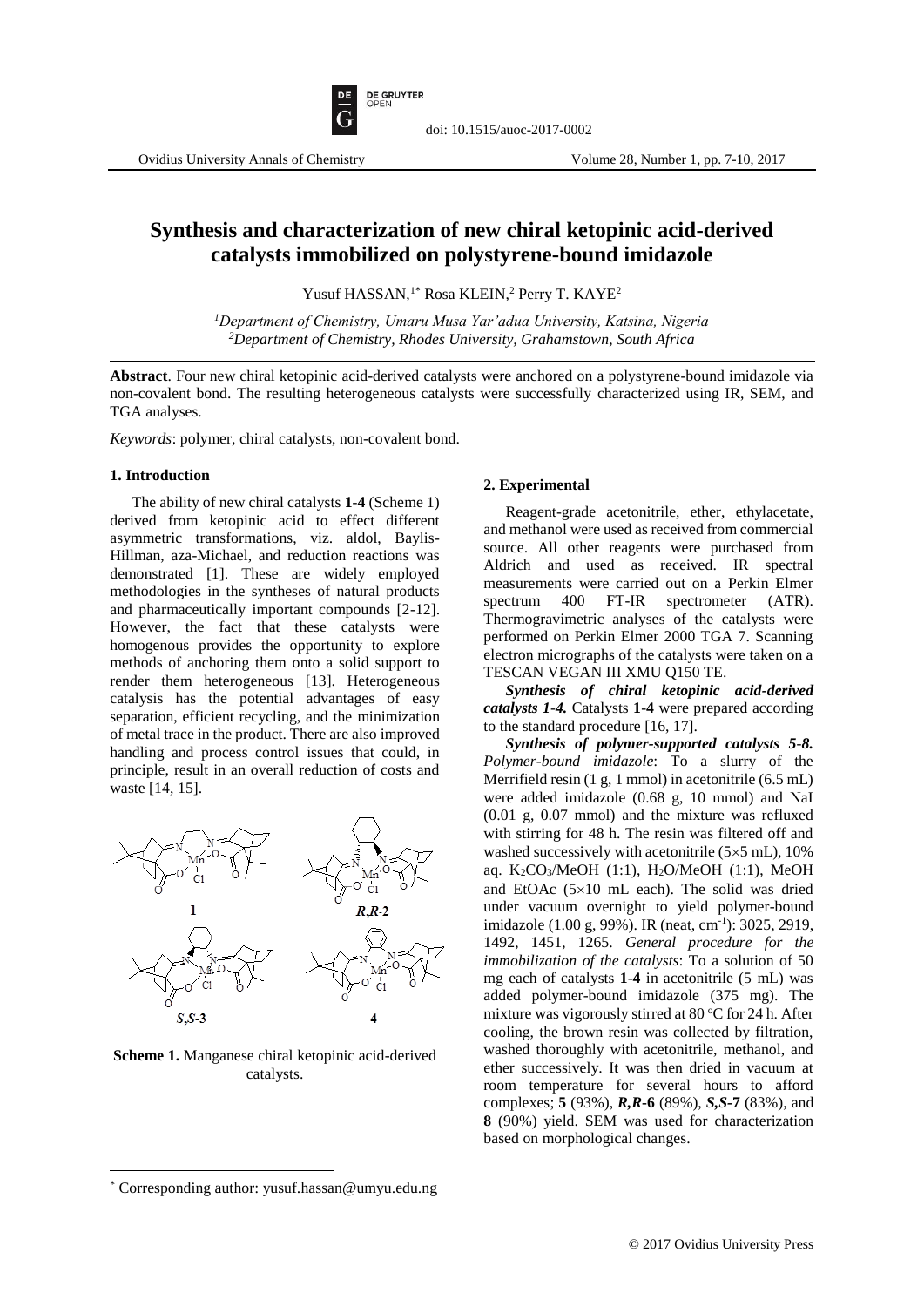## **3. Results and Discussion**

The aim was to incorporate catalysts **1**-**4** onto the Merrifield resin [18] by adopting the non-covalent immobilization approach [19]. A nitrogenous base (imidazole) would be tethered to the Merrifield resin and subsequently coordinated to the manganese atom of the chiral complex. The polymer-supported imidazole was expected to offer both the heterogeneous scaffold and provide an axial ligand in the corresponding catalytic complexes **5-8** as illustrated in Scheme 2 [20].



**Scheme 2.** Immobilization of the chiral catalysts **1**-**4** onto a polystyrene-bound imidazole.

The first step of the synthesis of the polystyrenesupported complexes **5**-**8** was the treatment of the Merrifield resin with an appropriate quantity of imidazole, in refluxing acetonitrile for 48 h [11]. After cooling, the resin was filtered off and washed with acetonitrile, mixture of aq.  $K_2CO_3/MeOH$  and H2O/MeOH followed by MeOH and then EtOAc. The solid was dried under vacuum overnight and afforded the product in 99% yield. Elemental analysis of the isolated polystyrene-supported imidazole (PSI) revealed that the nitrogen content was 2.01% which was equivalent to 51% of the chlorine substituted. Confirmation of the presence of the imidazoylmethylene bond was explored using IR spectroscopy (Figure 1).



**Figure 1**. Overlaid IR spectra of Merrifield's resin and the PSI.

Due to the similarity between the Merrifield resin and the PSI in the mid-IR range, the two spectra were overlaid to carefully ascertain the band differences in this region. The lower spectrum is for the Merrifield resin and exhibits a weak band due to the C-Cl bond at 1265.68 cm-1 . Upon nucleophilic substitution of chloride by the imidazole nitrogen, the weak band has largely disappeared (top spectrum).

The supported chiral complex was then prepared by stirring a suspension of the PSI, in solutions of the metal complexes  $1-4$  in CH<sub>3</sub>CN as solvent [11] as shown on Scheme 2. After stirring at an elevated temperature (80 $^{\circ}$ C) for 24 h, the mixture was cooled and, in each case, the resins were filtered off, washed sequentially with acetonitrile, methanol, and ether. Organic solvent washings were checked by IR until no unreacted complex was detected, and thus confirming the stability of the coordinative bond, to the PSI. Surface characterization of the supported catalysts was performed using Scanning Electron Microscopy (SEM). The images show some morphological changes on the surface of the polymer resin beads. SEM images of the Merrifield resin and immobilized catalyst **5** are shown in Figures 2 and 3 respectively.



**Figure 2**. SEM image of Merrifield's resin.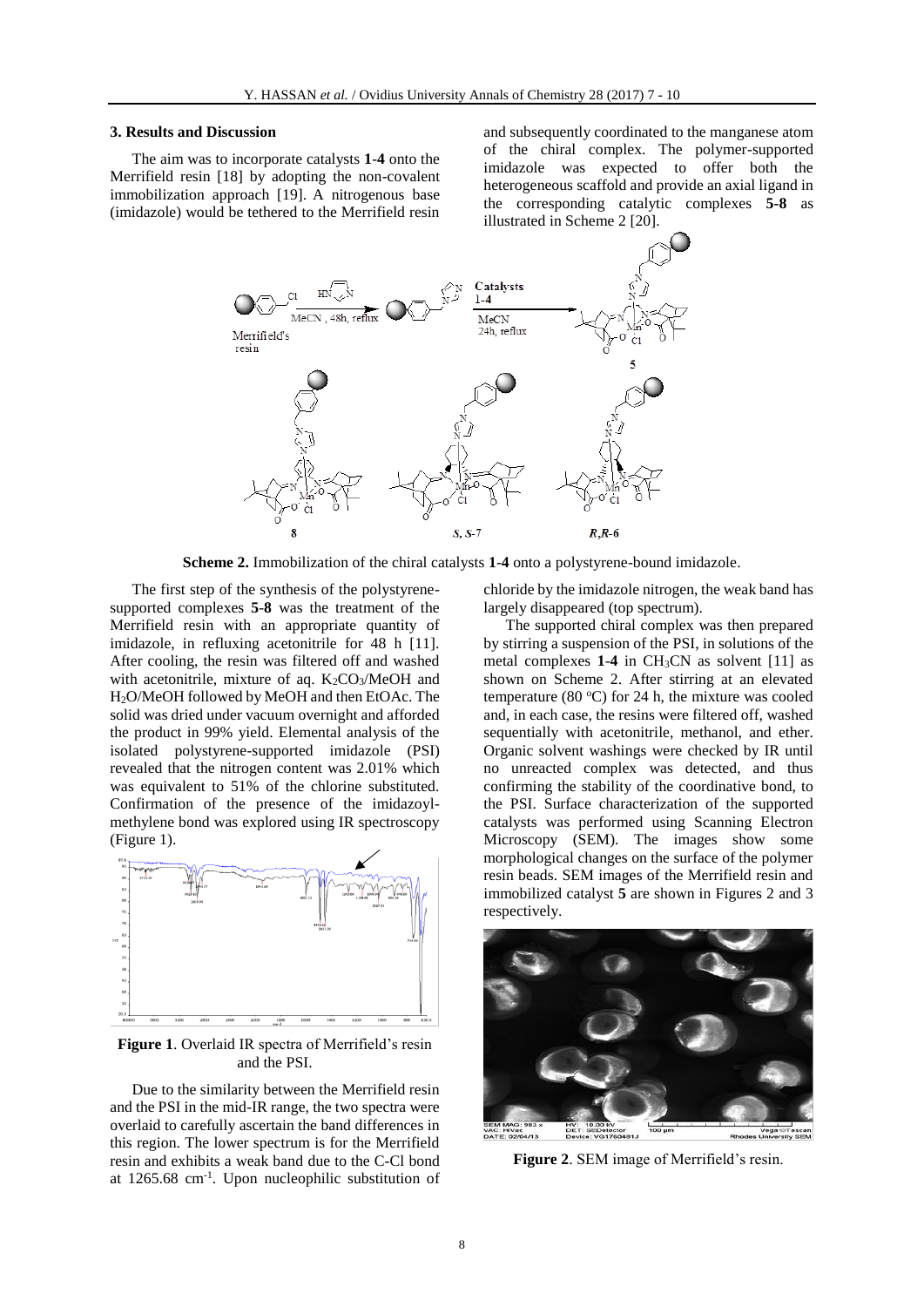

**Figure 3**. SEM image of the PSI-catalyst **5** with arrows indicating surface changes in the beads.

Finally, thermogravimetric analysis (TGA) was conducted to ascertain the stability of the supported catalysts [19]. The Merrifield resin shows single step degradation at approximately 280  $\degree$ C (Figure 4). The supported catalysts on the other hand degrade at lower temperatures of approximately 200 °C as illustrated by the representative TGA curve of catalyst **5** (Figure 5). This corresponds to either the dissociation of the coordinative bound manganese complex or a partial scission of the polymeric chain. However, it seems that the supported catalysts are thermally stable up to  $200^{\circ}$ C.



**Figure 4**. TGA curve of Merrifield's resin.



**Figure 5**. TGA curve of PSI-catalyst **5**.

#### **4. Conclusions**

Chiral ketopinic acid-derived catalysts were successfully immobilized onto a polymer support via non-covalent interaction with polymer-bound imidazole. This offers a remarkable advantage because the imidazole also plays the role of an axial ligand in the structure of the catalysts. It is hoped that these heterogeneous catalysts would address some of the limitations that are generally associated with the homogenous catalysts. The application of these immobilized catalysts in the asymmetric reactions is currently in progress.

# **Acknowledgements**

The financial support of the National Research Foundation and the Tertiary Education Trust Fund, Nigeria for granting fellowship to Yusuf Hassan is gratefully acknowledged.

## **Conflict of interests**

The authors declare that there is no conflict of interests.

#### **References**

- [1]. Y. Hassan, Synthesis of chiral ketopinic acidderived catalysts and their evaluation in asymmetric transformations, PhD Thesis, Rhodes University, pp. 1-173 **(**2015).
- [2]. P.G. Hultin, L.M. Geary, The state of the art in asymmetric induction: the aldol reaction as a case study, Tetrahedron: Asymmetr. 20 (2009) 131-173. DOI: 10.1016/j.tetasy.2008.12.030
- [3]. A. Córdova, W. Zou, I. Ibrahem, E. Reyes, M. Engqvist, W.W. Liao, Acyclic amino acidcatalyzed direct asymmetric aldol reactions: alanine, the simplest stereoselective organocatalyst, Chem. Commun*.* 28 (2005) 3586-3588. DOI: 10.1039/B507968N
- [4]. C. Li, X.W. Feng, N. Wang, Y.J. Zhou, X.Q. Yu, Biocatalytic promiscuity: the first lipasecatalysed asymmetric aldol reaction, Green Chem*.* 10 (2008) 616-618. DOI: 10.1039/B803406K
- [5]. Y.L. Liu, B.L. Wang, J.J. Cao, L. Chen, Y.X. Zhang, C. Wang, J. Zhou, Organocatalytic asymmetric synthesis of substituted 3-hydroxy-2-oxindoles via Morita−Baylis−Hillman reaction, J. Am. Chem. Soc. 132 (2010) 15176– 15178. DOI: 10.1021/ja107858z
- [6]. D.V. Basavaiah, B.S. Reddy, S.S. Badsara, Recent contributions from the Baylis−Hillman reaction to organic chemistry, Chem. Rev. 110 (2010) 5447–5674. DOI: 10.1021/cr900291g
- [7]. Q. Gu, S.L. You, Desymmetrization of cyclohexadienones viacinchonine derived thiourea-catalyzed enantioselective aza-Michael reaction and total synthesis of (-) mesembrine, Chem. Sci*.* 2 (2011) 1519-1522. DOI: 10.1039/C1SC00083G
- [8]. Z. Amara, J. Caron, D. Joseph, Recent contributions from the asymmetric aza-Michael reaction to alkaloids total synthesis, Nat. Prod. Rep*.* 30 (2013) 1211-1225. DOI: 10.1039/C3NP20121J
- [9]. A. Jakoblinnert, R. Mladenov, A. Paul, F. Sibilla, U. Schwaneberg, M.B. Ansorge-Schumacher, P.D. de María, Asymmetric reduction of ketones with recombinant *E. coli*